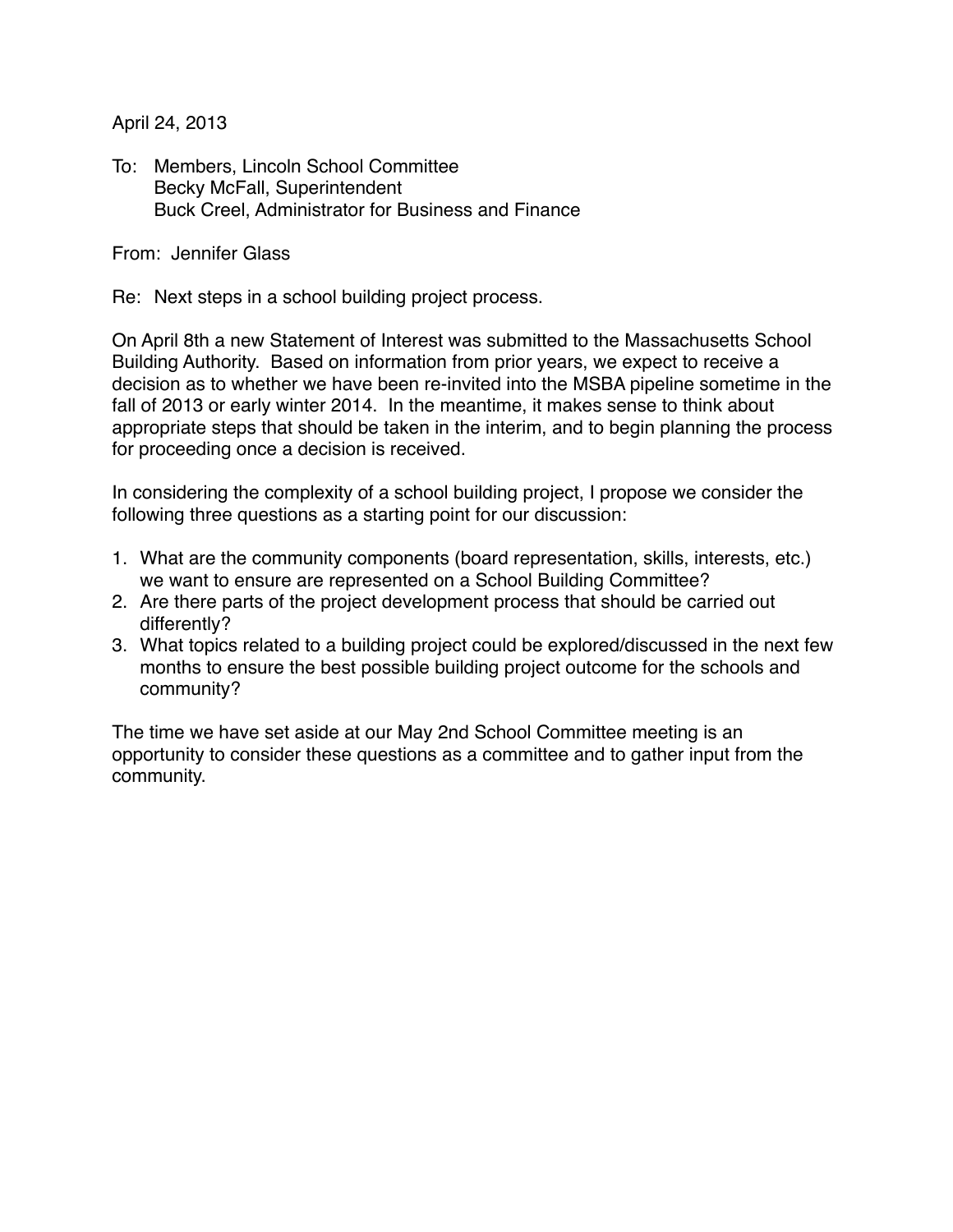## [PLEASE PRINT ON CITY, TOWN, OR DISTRICT LETTERHEAD]

Date

Ms. Diane Sullivan Senior Capital Project Manager **Massachusetts School Building Authority** 40 Broad Street Suite 500 Boston, Massachusetts 02109

Dear Ms. Sullivan:

In accordance with 963 CMR 2.00, attached for your review and approval is the membership of the School Building Committee for the (Name of School) located in the (City, Town or Regional School District). The Committee was formed in accordance with the provisions of all applicable statutes, local charters, by-laws and agreements of (City, Town or Regional School District). Committee Members include the following:

(Please provide name, title, address and phone number of each member. Also, please indicate whether the member has voting power. Some categories may have more than one name. All members must be included)

ħ.

| <b>Designation</b>                    | Name and Title | <b>Address</b> | <b>Phone</b>  | <b>Voting</b>  |
|---------------------------------------|----------------|----------------|---------------|----------------|
|                                       |                |                | <b>Number</b> | <b>Member?</b> |
| SBC member who is                     |                |                |               |                |
| MCPPO certified                       |                |                |               |                |
| <b>Local Chief Executive</b>          |                |                |               |                |
| Officer                               |                |                |               |                |
| Administrator or Manager <sup>®</sup> |                |                |               |                |
| <b>School Committee</b>               |                |                |               |                |
| Member                                |                |                |               |                |
| (minimum of one)                      |                |                |               |                |
| Superintendent of Schools             |                |                |               |                |
| Local Official responsible            |                |                |               |                |
| for Building Maintenance              |                |                |               |                |
| <b>Representative of Office</b>       |                |                |               |                |
| authorized by law to                  |                |                |               |                |
| construct school buildings            |                |                |               |                |
| School Principal                      |                |                |               |                |
| Member knowledgeable in               |                |                |               |                |
| educational mission and               |                |                |               |                |
| function of facility                  |                |                |               |                |
| Local budget official or              |                |                |               |                |
| member of local finance               |                |                |               |                |
| Committee                             |                |                |               |                |
| Members of community                  |                |                |               |                |